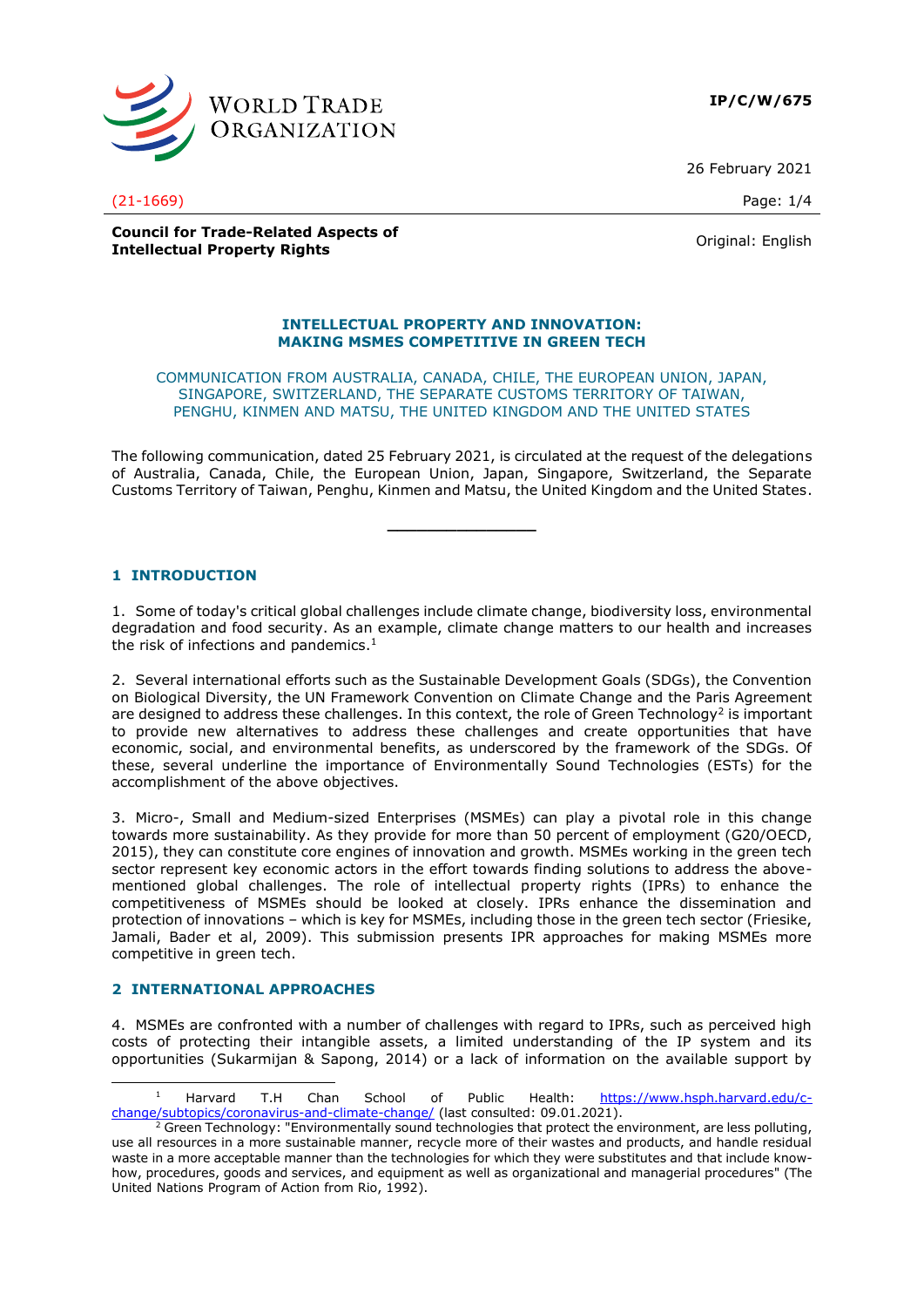- 2 -

experts, universities or public agencies. Accordingly, MSMEs need opportunities for exchanging views and gaining information in order to use the IP system to their advantage including the protection of their intangible assets. International organizations, in particular the World Intellectual Property Organization (WIPO) and the World Trade Organization (WTO), act as important sources of information regarding IPR systems and legal regimes, and venues through which governments and stakeholders can come together to share experiences, lessons learned, and new approaches.

5. One important initiative to accelerate the development and dissemination of ESTs is WIPO GREEN, a marketplace designed to connect providers and seekers of ESTs. All technologies listed in the online database of WIPO GREEN are available for license, collaboration, joint ventures, and sale. In addition to establishing a network of various partners, WIPO GREEN contains a database of IP experts, supports acceleration projects in different countries and produces briefs and seminars for various green tech areas. It is thus particularly valuable for MSMEs, given that it facilitates the diffusion of their technologies and provides information to technology providers and seekers in all countries.

6. Similarly, the United Nations Framework Convention on Climate Change Technology Mechanism ('the Mechanism') and its operational branch, the Climate Technology Centre and Network, serve as a tool to promote and facilitate collaboration between climate technology stakeholders of developing and developed countries. In addition to networking events, the Mechanism constitutes a direct point of contact, providing technical assistance and training to strengthen countries' capacity to identify and adapt technology options. The Mechanism also supports the achievement of the SDGs presented in Agenda 2030 by promoting collaborations between various stakeholders in order to stimulate climate technology action.

7. Furthermore, there are various patent classification schemes in the green tech sector, such as the WIPO International Patent Classification Green Inventory and the European Patent Office (EPO) and US Patent and Trademark Office (USPTO) Y02 classification system. The EPO and the USPTO created the Y02 section of the cooperative patent classification (CPC) system. All these schemes facilitate searches for patent information related to technologies or applications for mitigation or adaptation against climate change. They may assist MSMEs and patent offices in analyzing the green tech innovation landscapes. They can also help policy makers and investors to identify opportunities for MSMEs that are innovating in green technologies.

8. The international IP registration systems such as the Madrid System, also facilitate and lower costs for obtaining international IP protection, thereby supporting innovative MSMEs that are active in the green tech sector to maintain and enhance their competitiveness.

9. The main advantage that the above-mentioned initiatives have in common is their focus on green technologies, and their support of the means through which MSMEs can network and obtain IP information efficiently. Moreover, many of these services are free of charge and therefore of great importance to MSMEs, which are often financially constrained and lack the well-established networks of larger companies (Sukarmijan & Sapong, 2014). Finally, the international approach promotes cooperation across national borders and thus contributes to the exchange of technology and information regarding IP.

## **3 NATIONAL APPROACHES**

10. At the national level, public authorities, including IP offices, have several possibilities to foster MSMEs in the green tech sector. A conducive regulatory environment could be achieved through various measures, including appropriate IPR protection and implementing sound environmental regulations. In the following, a focus is placed on measures that IP offices could take.

## **3.1 The key role of IP rights**

11. IPRs are powerful tools to protect and promote ESTs for MSMEs and make them attractive, therefore increasing the competitiveness of existing green tech MSMEs. For instance, patents, as accelerators of technology diffusion, help potential investors to identify inventors, for example, through respective searches on publicly accessible patent information databases. Patents may also serve as a door opener to financial resources. This has great relevance, especially for smaller-scale innovations, many of which seek to benefit resource-poor communities in developing countries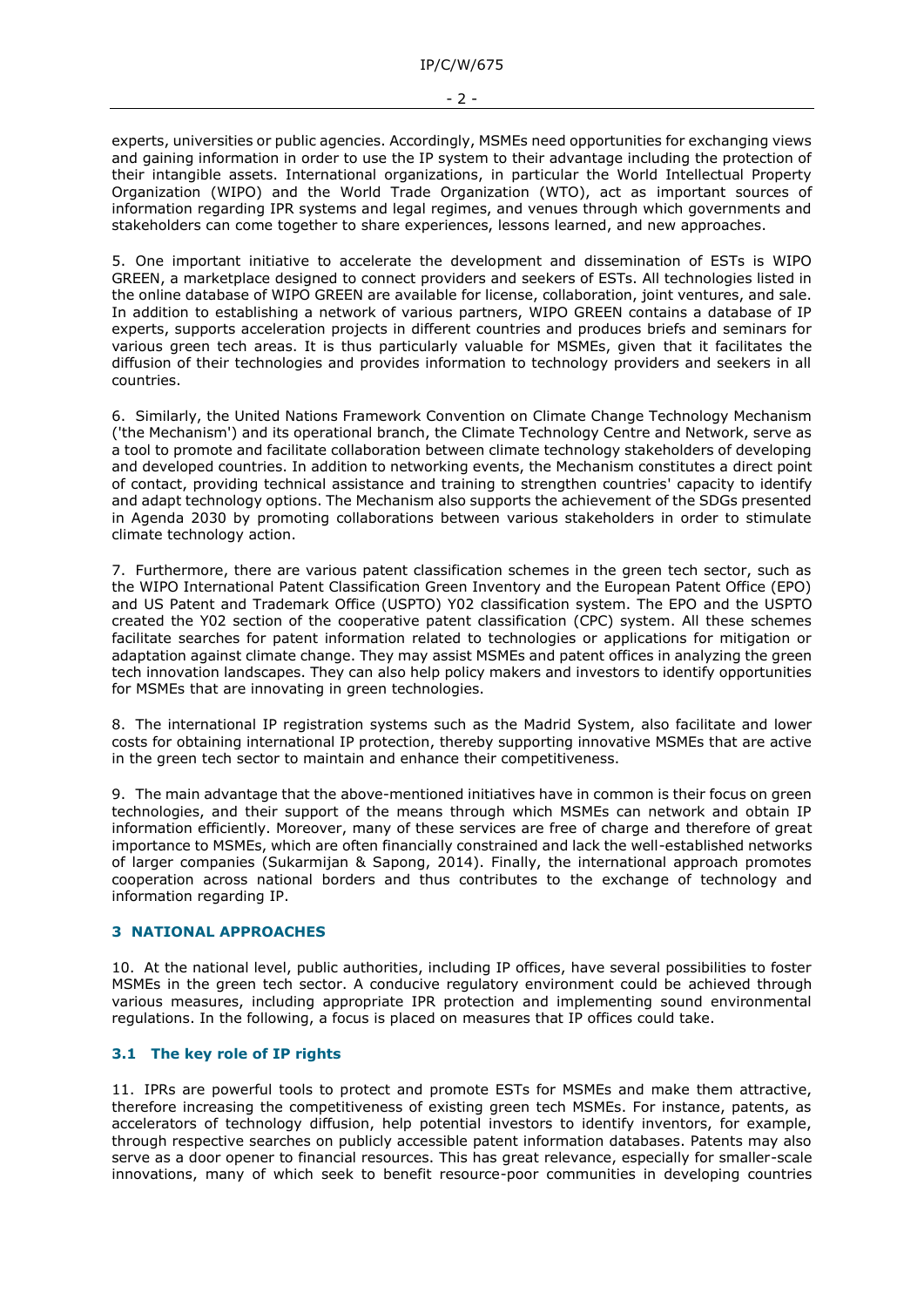(WIPO, 2020). Trade secret protection provides MSMEs, among other things, with an alternative to patent protection is often a MSME's IP protection of choice in the early stages of an innovative process. Trade secrets, less formal than patents, can offer a form of protection for MSMEs' key commercial and technical information, providing them with a competitive advantage, and helping them to innovate in the area of green technology; such informal protection has both its advantages and disadvantages, of course. MSMEs can also use IPRs to differentiate themselves from non-green competitors in order to build a reputation and brand recognition in their markets. Consequently, the strengthening of IPRs such as trademarks and designs can help companies to communicate with consumers, and are therefore important tools to enhance the development, commercialization and uptake of clean technology (Resai, 2012).

# **3.2 Possible actions by IP offices**

12. There are several ways for IP offices to assist MSMEs in making the best use of IPRs.

- IP offices can provide basic guidance and assistance on various IPR aspects. By preparing reader-friendly IP material, including patent and trademark basics, examination overviews, information on patent searching and resources on legal assistance that could be used by inventors and businesses in the green tech sector, individual questions and needs may be met.
- IP offices may provide support in the form of assisting applicants with patent searches, landscape analyses and also facilitate free legal assistance.
- Specifically with a view to promoting ESTs, IP offices could consider accelerated patent examination procedures for such green tech patent applications. This process shortens the time between application and grant, enabling MSMEs to attain financial support more quickly.
- Customized workshops, seminars, or awards for the best green tech inventions may also help to make MSMEs that are involved in the green tech sector more aware of the benefits that the IP system may hold for them.

#### **4 CONCLUSION**

13. There are various ways in which MSMEs can make use of the IP system to become more competitive in the field of green tech, ranging from taking advantage of international and regional IP application and registration mechanisms, international platforms for sharing information and opportunities for partnership and collaboration, to national solutions such as fast-track patenting or even on-demand support facilitated by IP offices. Through these efforts, progress towards more sustainable technologies can be accelerated, in turn fostering innovation and providing opportunities for cooperation in the green technology sector. Finally, initiatives of international organizations, such as WIPO's World IP Day 2020 dedicated to "Innovation for a Green Future," encourage both public and private stakeholders, including MSMEs, to play an active role in achieving the SDGs and in addressing global challenges such as climate change.

# **5 GUIDING QUESTIONS**

- a. What are the Members' experiences with international platforms such as WIPO GREEN?
- b. How can MSMEs develop a sound IP strategy in the green technology sector?
- c. What forms of IP-related measures taken by Members have proven useful for the support of green tech MSMEs in their financing/commercialization strategy and which ones have not?
- d. How can the awareness of green tech MSMEs be raised regarding the benefits of IP for their business activity?